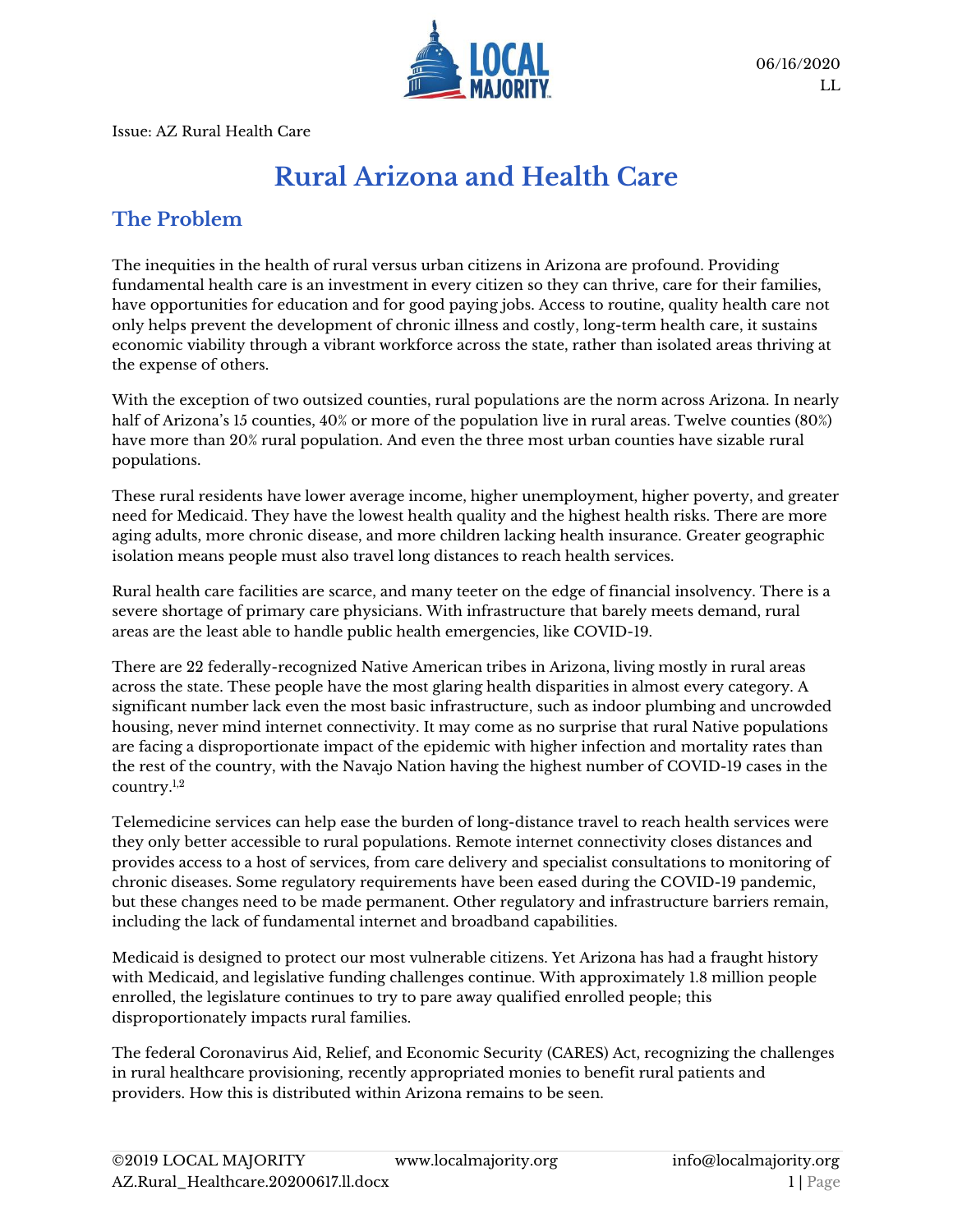

#### **What is "Rural"?**

It is important to understand how rural areas are defined by different government entities:

**Urban-Rural**: The Census Bureau classifies rural areas as all geographic areas that are not urban areas or urban clusters. *Urban areas* are defined as containing 50,000 or more people, while *urban clusters* contain 2,500-50,000 people. Boundaries are reevaluated at each census. 3 (See map, Appendix 1).

**Socioeconomic Relationships**: Examining commuting patterns can help trace if people receive health care where they work. The Office of Management and Budget (OMB) defines three "statistical areas," metropolitan, micropolitan, and outside metropolitan and micropolitan (rural). (see map Appendix 1). Metropolitan areas include one or more counties that contain at least one urban area of 50,000 or more people, along with adjacent counties showing significant commuting patterns into those urban counties. Micropolitan areas are smaller with at least one urban cluster of 10,000, but fewer than 50,000. Similarly, the USDA Economic Research Service's Rural-Urban Commuting Area (RUCA) codes take into account commuting patterns.4,5

**Arizona Medical Training**: For the purpose of funding medical education for rural health care professionals, Arizona state statutes define rural as either: 1) a county with fewer than 400,000 people, or 2) a county division with fewer than 50,000 people, itself within a county containing 400,000 or more people. 6

#### **Arizona Counties**

As shown below, more than half of Arizona's counties have significantly rural populations. In contrast, Maricopa County has nine of the ten most populated cities and is frequently cited as the fastest growing county in the state. Its disproportionate share of the population and continued growth is of concern to rural governments. To quote one rural mayor, "They have more people, more money, more clout." 7,8





| <b>County</b>              | <b>Population</b> |
|----------------------------|-------------------|
| Maricopa                   | 4,410,824         |
| Pima                       | 1,039,073         |
| Pinal                      | 447,138           |
| Yavapai                    | 231,993           |
| Yuma                       | 212, 128          |
| Mohave                     | 209,550           |
| Coconino                   | 142, 854          |
| Cochise                    | 126,770           |
| Navajo                     | 110, 445          |
| Apache                     | 71,818            |
| Gila                       | 53,889            |
| Santa Cruz                 | 46,511            |
| Graham                     | 38,072            |
| La Paz                     | 21,098            |
| Greenlee                   | 9,483             |
| Total                      | 7,171,646         |
| Course: H.C. Concus Russou |                   |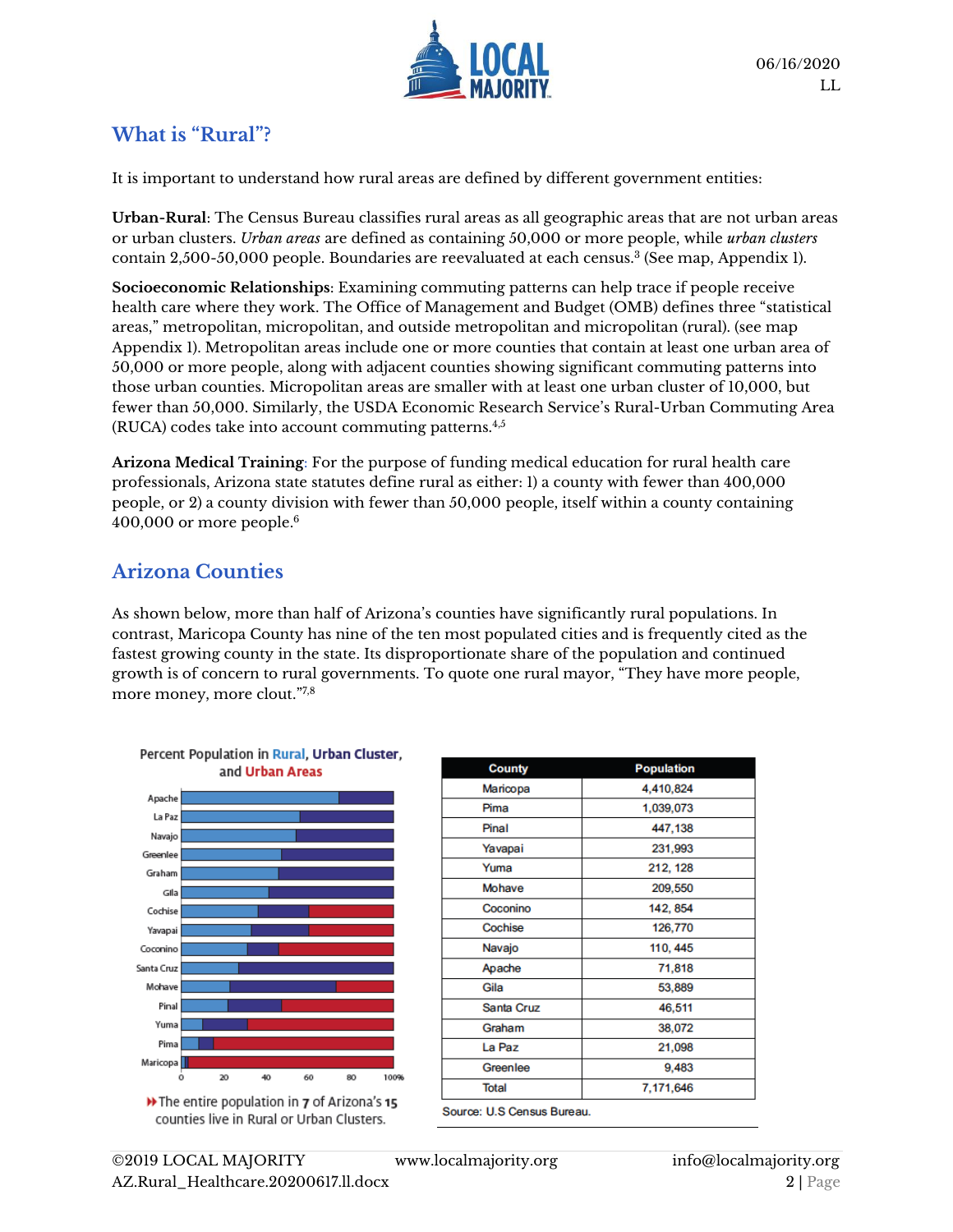

## **Selected Demographics**

- Just under half the state population is comprised of four minority groups, Hispanic (30.9%), Native American (5.4%), Black (4.9%) and Asian (3.4%).<sup>9</sup>
- Arizona has the third fastest growth rate of low-income aging population. Approximately 25% of the state's older population lives in rural areas:
	- o La Paz County has the highest percentage of adults age 65 and over (37.8%).
	- $\circ$  Santa Cruz County has the highest percentage aging Hispanic population (59.8%).
	- o Aging Native Americans live mostly in Apache, Navajo, and Coconino Counties.

## **Rural-Urban Socioeconomic Divide**

There is a significant divide between rural and urban areas compared by metrics of income, poverty, education, and employment, as shown in the following table. Rural areas have lower income and education, while facing significantly higher levels of poverty and unemployment.10,11 The six most rural counties (Apache, La Paz, Navajo, Greenlee, Gila, and Santa Cruz) all have poverty rates of 20% or above.<sup>12</sup>

| Socioeconomic Comparisons                                                                                                                                                                                             | Rural    | Urban    |  |
|-----------------------------------------------------------------------------------------------------------------------------------------------------------------------------------------------------------------------|----------|----------|--|
| Per capita Income                                                                                                                                                                                                     | \$34,841 | \$44,329 |  |
| Poverty Rate                                                                                                                                                                                                          | 26.9%    | 13.4%    |  |
| Not completing high school                                                                                                                                                                                            | 18.2%    | 13.0%    |  |
| Completing high school only                                                                                                                                                                                           | 30.4%    | 23.7%    |  |
| Completing College                                                                                                                                                                                                    | 15.8%    | 29.6%    |  |
| Unemployment rate                                                                                                                                                                                                     | 7.3%     | 4.7%     |  |
| Adapted from, Morrison (3) and USDA Economic Research Service:<br>https://data.ers.usda.gov/reports.aspx?StateFIPS=04&StateName=Arizona&ID=17854Income<br>Data from 2018; Education data is for the period, 2014-2018 |          |          |  |

## **Factors Contributing to Health Disparities**

Rural populations have more socioeconomic and geographic challenges. Residents are more likely to have chronic health conditions like heart disease, diabetes, and cancer. Residents are more likely to need to travel long distances to reach health care facilities and are likely to have more limited transportation options available. Public transportation can be expensive, and poor road conditions can add to travel impediments. Hospitals and clinics are farther apart, offer fewer services, and suffer from significant staffing shortages.13,14

## **Rural Health Care Infrastructure**

Rural hospitals and clinics are barely able to survive financially. <sup>15</sup> In response to growing, rural hospital closures beginning in late 1980s, the Centers for Medicare and Medicaid Services (CMS) created designations for financially vulnerable rural facilities. Qualifying facilities receive enhanced or specific reimbursements for providing Medicare and Medicaid services.<sup>16</sup> The statewide distribution is shown in Appendix 2. As of January 2020, rural Arizona has: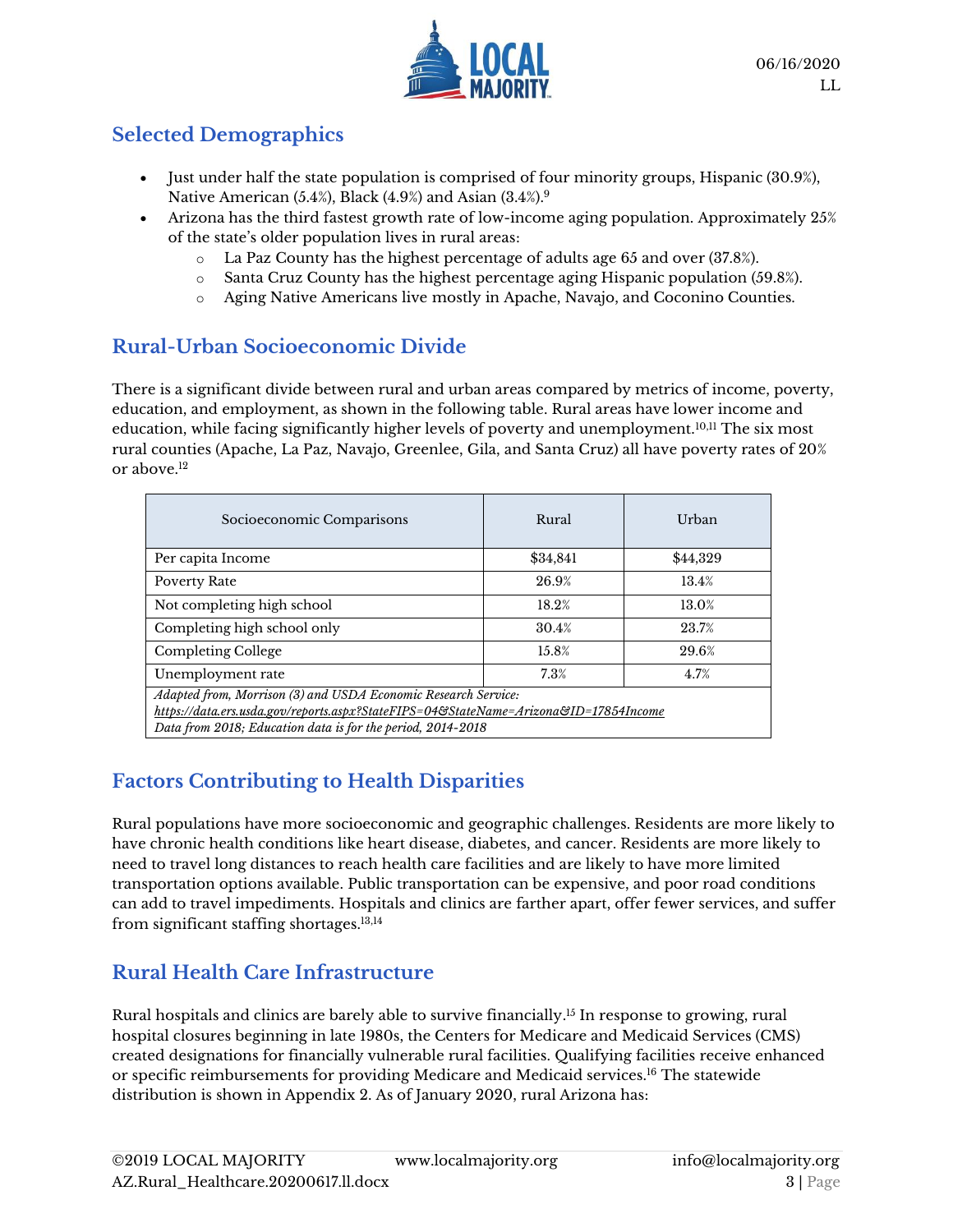

- 15 Critical Access Hospitals (CAHs): these rural hospitals have 25 or fewer hospital beds, are located at least 35 miles from another health facility, maintain an average stay of 96 hours or less for acute patients, and provide 24/7 emergency services.
- 34 Rural Health Clinics (RHCs): these clinics deliver care using physicians and non-physician teams, including physician assistants, nurse practitioners, and certified midwives. RHCs provide primary outpatient care and basic laboratory services.
- 66 Federally Qualified Health Centers (FQHCs): These serve approximately one in five rural residents. These outpatient clinics are part of the health safety net for the uninsured and underserved and provide comprehensive primary care and other services, regardless of ability to pay. They also serve Medicare, Medicaid (AHCCC), and CHIP (Kids Care) enrollees. Centers may include outpatient clinics associated with tribal organizations.

## **Challenges during COVID-19 Crisis**<sup>17</sup>

Making matters even worse, thin hospital coverage leaves rural communities ill-equipped to deal with health emergencies, such as the COVID-19 pandemic. Arizona's largely rural counties are woefully lacking in ICU beds:

- No Beds: Apache County, Santa Cruz, Graham and Greenlee Counties
- Under  $25$  beds: La Paz  $(3)$ , Gila  $(8)$ , Navajo, Cochise  $(12)$ , Pinal  $(22)$  Counties
- In these counties, this results in  $2,000-4,500$  people over 60 per each ICU bed

Financially-challenged health facilities, dependent on revenues from sources like elective surgeries, are even more at risk during the current pandemic. With the cancellation of these procedures, critically needed revenue has dried up.

## **Telehealth/Telemedicine**

These terms, often used interchangeably, mean the delivery of health-related services remotely over long-distances.<sup>18</sup> Telemedicine is often used narrowly to mean patient clinical services, whereas telehealth also includes other aspects of health-care service delivery, e.g., provider training and administrative functions.

Telemedicine can be an effective means for rural health care delivery. <sup>19</sup> Some regulatory barriers have recently been eased: Arizona legislation expanded covered services and providers and mandated insurance reimbursement. The federal CARES Act lifted some restrictions on Medicare reimbursement and empowered Rural Health Clinics and FQHCs to deliver telemedicine.<sup>20</sup> The challenge will be to make the time-limited provisions of the CARES Act permanent. (See Appendix 5)

The lack of broadband internet access in rural Arizona remains a substantial problem, one which will impede the success of telemedicine in those communities where they need it the most. A 2016 FCC study found that 63% of Arizona's population without broadband internet access live in rural areas, and fully 95% of the tribal population has no broadband access at all. Expanding broadband into rural communities is expensive and does not easily attract private investment. 21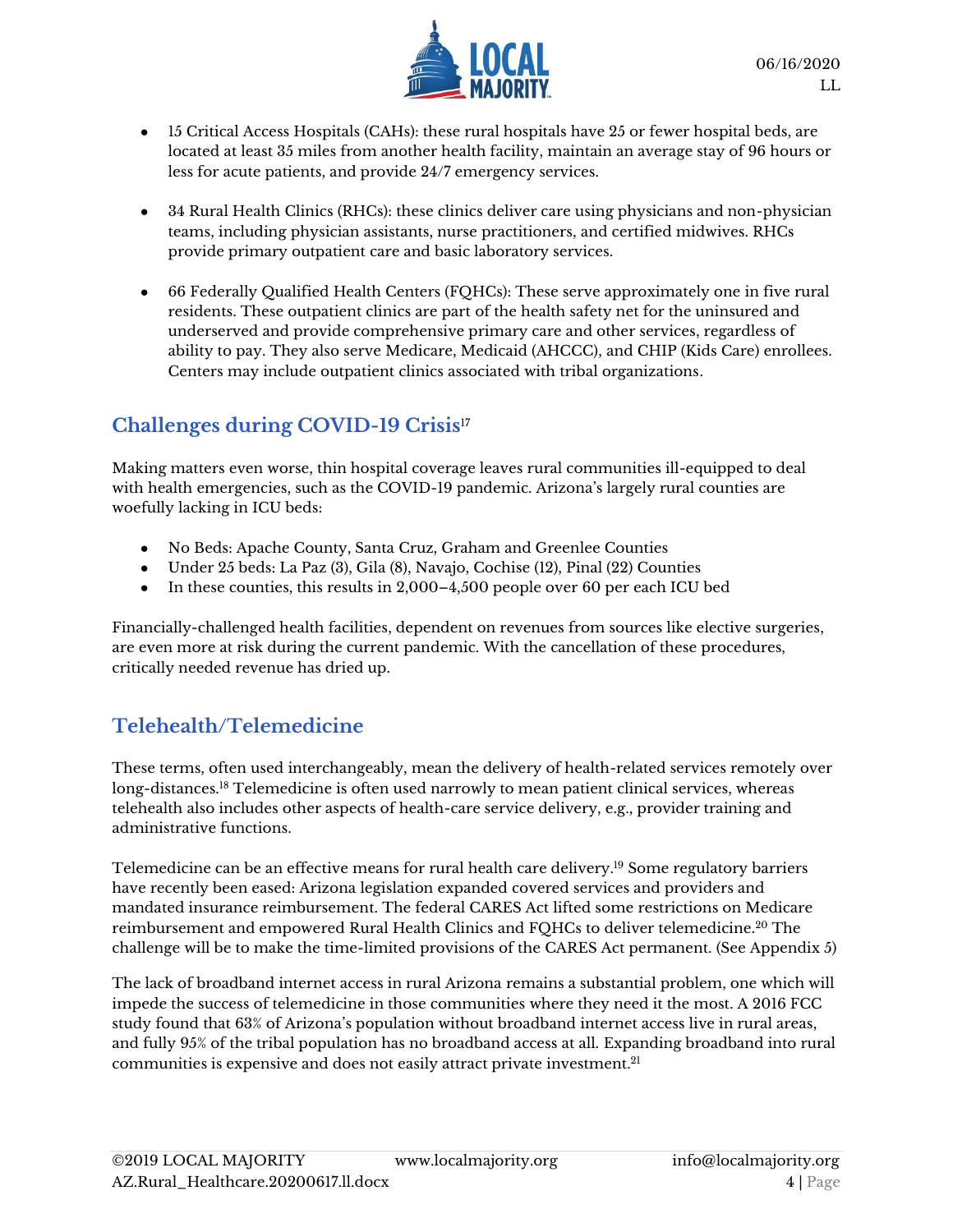

#### **Acute Physician Shortage**

Arizona suffers a severe shortage of health care professionals to meet the needs of its growing, aging, and underserved population, particularly in rural areas. An October 2019 report on the state of Arizona's Primary Care Physician (PCP) workforce shows a current deficit of 558 PCPs, with more than 1,940 additional PCPs needed by 2030.<sup>22</sup>

The rural-urban disparity is reflected in the distribution of health care providers. Most physicians (95%) practice in the heavily populated urban areas, with 80 PCPs per 100,000 people. In contrast, rural cities have an average of 65 PCPs per 100,000, falling to a paltry 10 per 100,000 for isolated rural towns*.* Additionally,

- Primary care physicians' income is only half that of specialists. Faced with high medical school debt, fewer graduates are choosing primary care medicine practices.
- 25% of PCPs practicing in rural areas plan to retire within the next five years.

The following figure shows a markedly higher percentage of aging physicians in small town rural areas:



Graph 3. Percent of Physicians by Age Group and RUCA

Recent Arizona legislation aims to address the rural primary care physician shortage (See Legislative Section, below). In 2019, the legislature appropriated three million dollars to fund medical school scholarships which will provide free tuition in exchange for two years of rural service after graduation. This scholarship program will fund up to 94 students. 23

"It's a huge deal, it is very exciting," said Dr. Jonathan Cartsonis, Director of the Rural Health Professions Program at the University of Arizona College of Medicine-Phoenix. He notes this could help the looming problem of "OB deserts," where pregnant women have to leave their communities to find obstetrical care.<sup>24</sup>

However, this program will not quickly alleviate rural physician shortages, as graduates are allowed to defer their rural service for up to six years after graduation.

The Universal Licensing Act (HB2569) passed in 2019 may also provide workforce help. This bill streamlines the process for obtaining a reciprocal medical license in Arizona.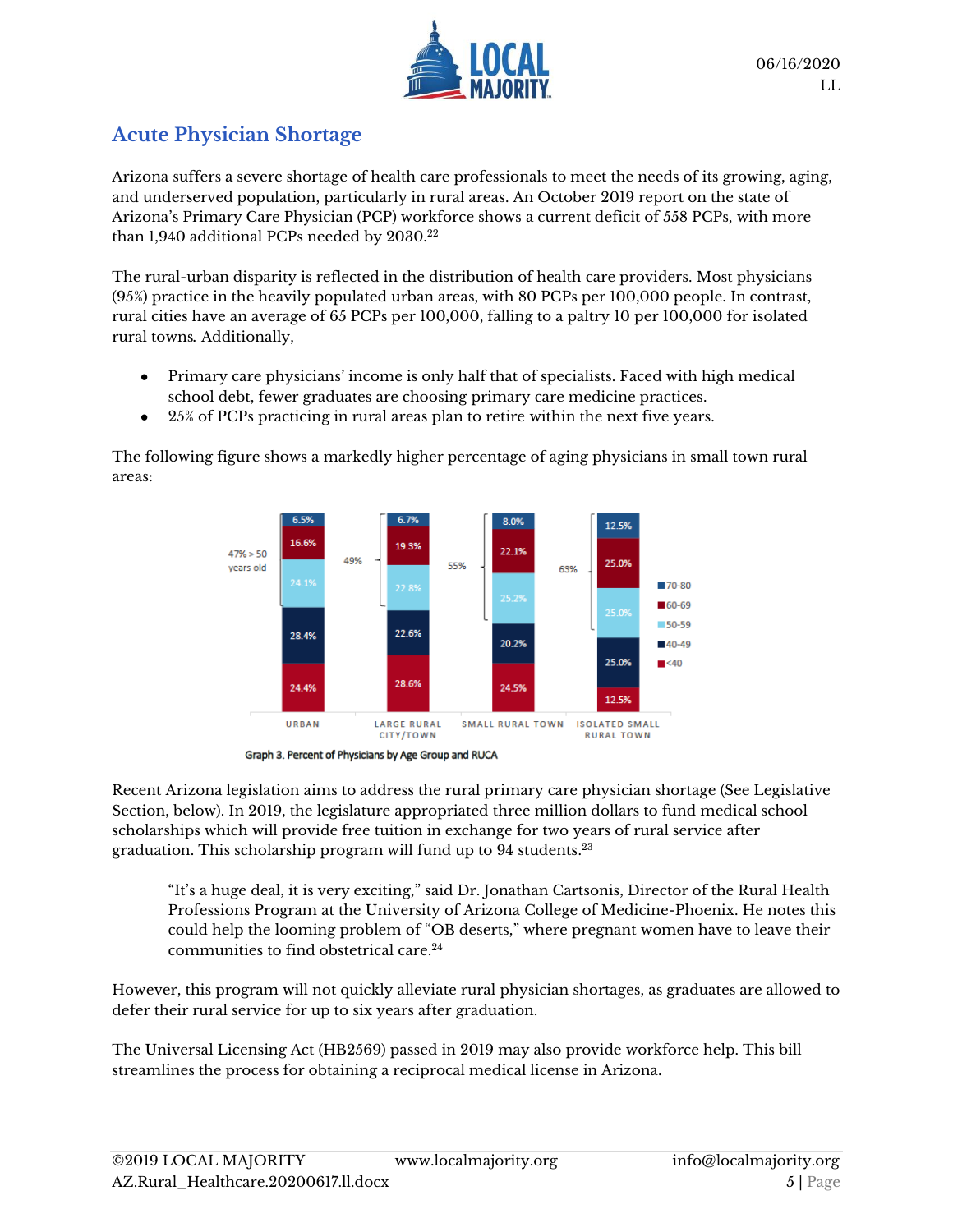

"This law will allow doctors to get to work caring for Arizonans more quickly than ever before," said Dr. Nick Goodman, CEO of MomDoc, Arizona's largest women's health care group. 25

## **Rural Health Quality**

The Robert Wood Johnson Foundation annually ranks every U.S. county against factors contributing to local health status, measuring both Health Outcomes and Health Factors.<sup>26</sup> The two figures below show the 2020 rankings for Arizona counties. As shown, the lowest health quality and highest health risks track with rural populations. The counties having largely rural or with only urban centers rank lowest on both metrics.

- Health Outcomes take into account both length and quality of life.
- Health Factors includes health behaviors (tobacco, drug, and alcohol use, sexual activity, diet and exercise), clinical care (access and quality), socioeconomic (education, employment, support, and safety) and physical environment (air and water quality, housing, and transit).

Lighter color shades indicate better ranking, darker shades worse rankings.



## **Rural Poverty and Medicaid**

Under the Affordable Care Act (ACA), Arizona expanded Medicaid in 2013, and has since seen a 40% jump in enrollments. The number has continued to rise, with enrollments currently at 1.8 million. Republican legislators continue working to limit eligibility. <sup>27</sup> The Trump administration is in full support: In a 2017 letter to States' Governors, Health and Human Services Secretary Price and CMS Administrator Verma stated that Medicaid expansion to include working-age, non-disabled adults without dependent children was a clear departure from the original intended Medicaid mission. $^{28}$ 

#### **Rural Adults**

Recent legislation disproportionately impacts rural adults living in poverty. In 2019, with the support of the Trump administration, the legislature passed SB1092, "AHCCC Works," which would impose a work requirement on Medicaid recipients and carrying a lifetime limit of five years health benefits. 29 (See Legislative Section below).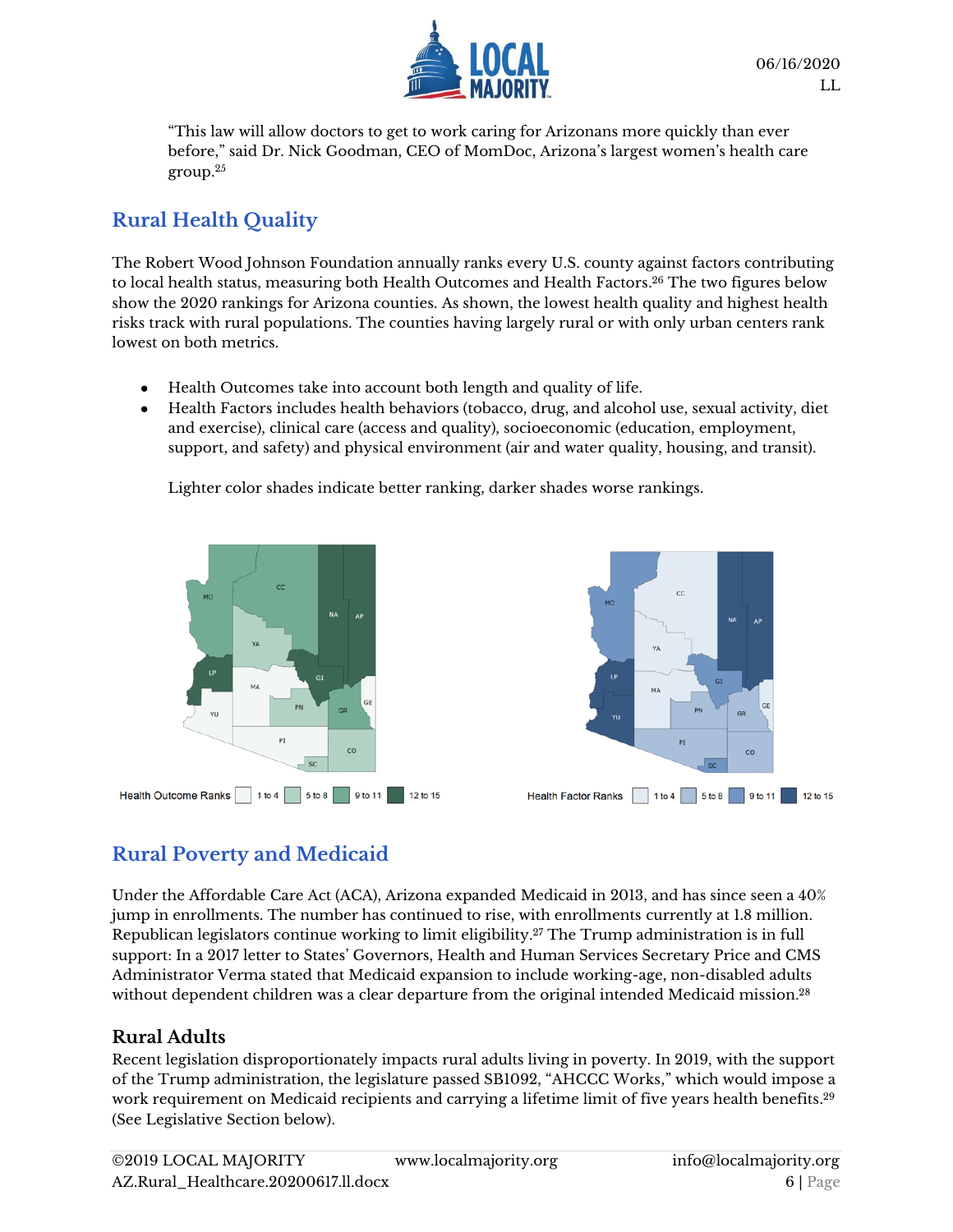

According to Joan Alker, Executive Director of Georgetown University Health Policy Institute's Center for Children and Families, "I think it's a misguided policy to begin with. If you want to encourage people to work, which we all do, they need to be healthy. Taking their health care away is backwards." 30

Dana Naimark, President and CEO Children's Action Alliance, adds, "I ask our lawmakers to tell us how they will ensure the new requirements just don't create more red tape […] already working people could lose their health care due to paperwork errors […] or not getting enough work hours on the job." 31

Fortunately, as of October 2019, implementation of AHCCC Works had been postponed in light of "the evolving national landscape concerning Medicaid community engagement programs and ongoing litigation regarding the topic."<sup>32</sup>

#### **Rural Children**

Access to preventative and routine health care is essential for children to become healthy, productive members of society and prevent the long-term costs of chronic illness. Since 2016, the number of uninsured children has been growing nationwide, and Arizona has been among the worst offenders:33,34

- Arizona currently has the third highest rate in the country of uninsured children.
- Arizona ranks 47th in total number of uninsured children, with 146,000 uninsured.
- Fully 20% of Arizona's children live in high poverty.

Race is strongly correlated with childhood poverty and lack of health insurance:

- American Indian children are seven times more likely to live in high poverty than white children.
- 30% of Latino/Hispanic children live in high poverty.
- American Indian/Alaska Native have the highest rates of uninsured children.

The figure below shows that minorities overall have a far higher percentage of children living in high poverty than white children.35

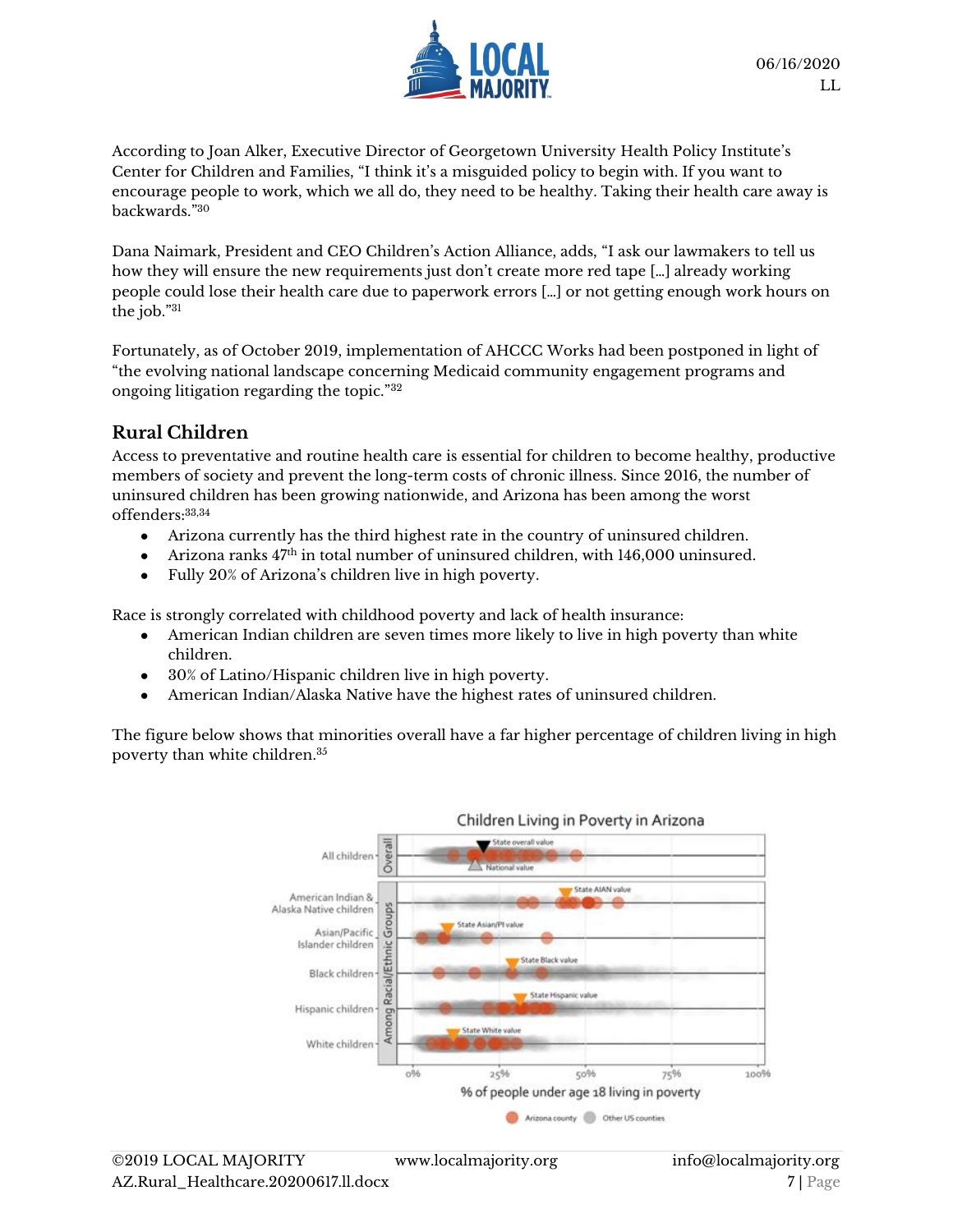

KidsCare is Arizona's Medicaid program for children's health insurance. After a six-year freeze, KidsCare was reopened in 2016. However, the legislature has held funding and enrollments hostage to the requirement for 100% federal match funding. Finally, last year the legislature severed that requirement (HB2754). However, new language still allows a freeze if the Director of AHCCC feels there are insufficient state and federal appropriations. Advocates must be vigilant to ensure longterm continuation of KidsCare funding.

### **The Tribal Nations**

Native Americans are the most at risk for health issues. They have the lowest life expectancy of all races and among the highest disease burdens.<sup>36</sup>

This has never been shown more clearly than by the disproportionate surge in COVID-19 cases on reservations, particularly the Navajo Nation (covering parts of Arizona, New Mexico and Utah). Research is showing that on-reservation cases of COVID-19 track with lack of access to running water or indoor plumbing, and language barriers. On the Navajo reservation alone, 18% of residents do not have indoor plumbing. 37,38

There are 22 federally-recognized tribes in Arizona living in reservations across the majority of Arizona's counties. <sup>39</sup> (See Appendices 3 and 4 for map and tribal information). Tribe members receive "Direct Care" at Indian Health Service centers and tribal health care facilities, and they can also seek "Purchased/Referred Care" (PRC) elsewhere. Enrolled tribal members are automatically eligible for Arizona's Medicaid program (through AHCCC) and KidsCare. 40,41

Underfunding of the Indian Health Service (IHS) compared to other federal health programs has been a longstanding concern. In a recent study, the Government Accounting Office (GAO) found the 2017 average-per-capita spend for the IHS was \$4,078, compared with \$10,692 for the Veterans Health Administration, another direct health care provider. For the public insurers, Medicaid and Medicare, it was \$8,109 and \$13,185, respectively. The GAO notes that this is an average spend, and cannot capture total spend since some individuals may be eligible across several programs.<sup>42</sup>

#### **Health Disparities are Staggering**

Measures of health for Arizona's Native Americans are the lowest in the state when ranked on almost every metric. <sup>43</sup> Injuries and illness due to alcohol and drug abuse have been climbing. Compared to the average Arizonan, they face

- A 2.5-3.5 times higher rate of diabetes and chronic liver disease
- A 4 times higher rate of alcohol-induced deaths
- A 1.6 times higher mortality rate for adults aged 20-44

Additional sobering metrics: 44 45

- Near 40% poverty rate across all Arizona reservations combined
- Infant mortality rate of 9.2%, compared to the average Arizona rate of 5.7%
- Median age of death is 59 years old, compared to 76 for all Arizonans
- Percentage of people under age 65 without health insurance, 28.6%
- People of all ages in fair-to-poor health 17.4%
- American Indian children living in high poverty, 61%

Given their state of health, Arizona's tribal residents are disproportionally impacted by public health emergencies. The heavily rural Navajo Nation, with its COVID-19 epicenter in Chilchinbeto, Arizona,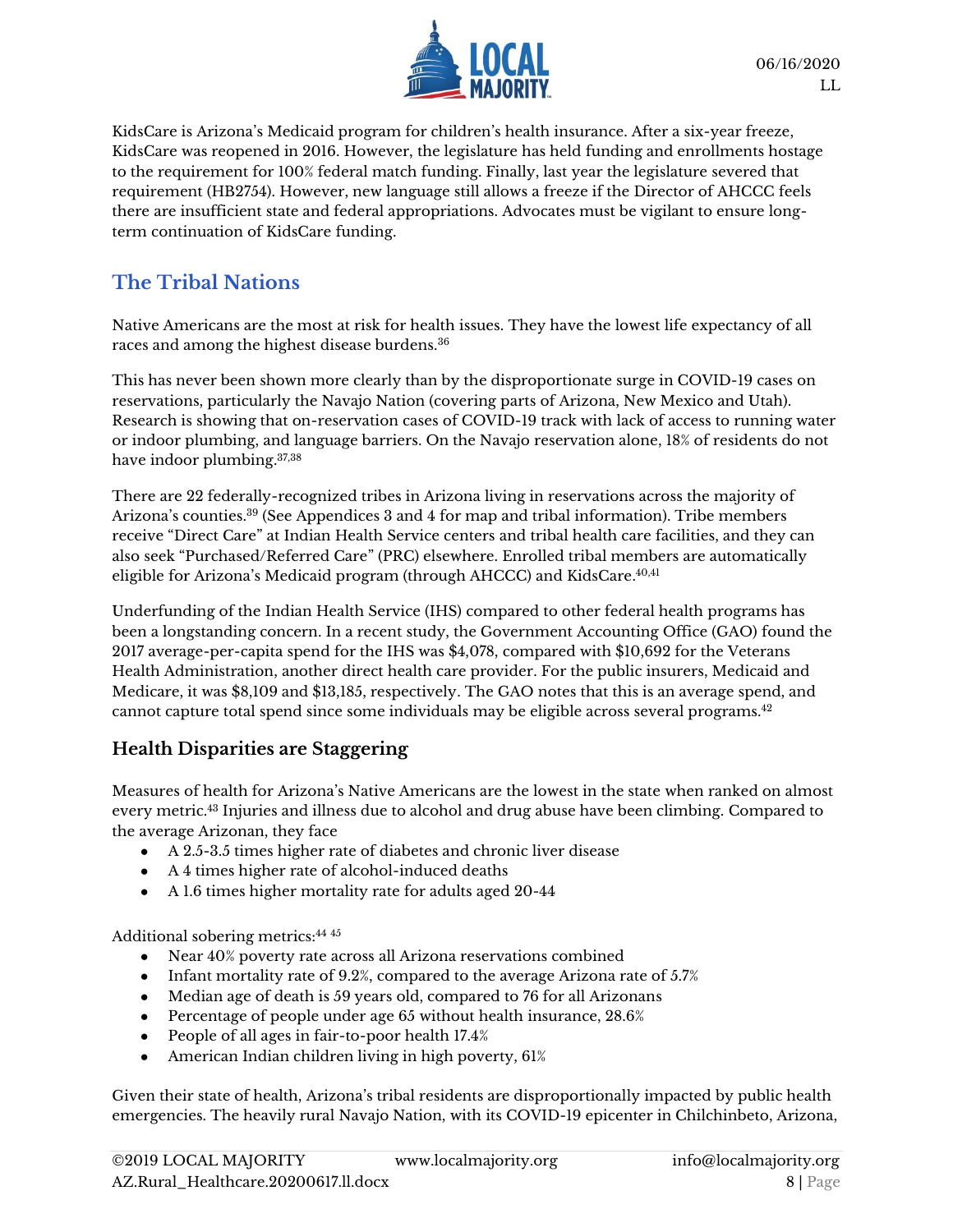

has been well publicized as having the highest rate of positive cases in the country (7,093 as of June 9th). However, as reported by IHS organizations there are also over 2,700 Native American cases in the Phoenix and Tucson metropolitan areas. 46

The CARES Act allocated \$8 billion overall, specifically for Native American populations nationwide. However, as

Governor Stephen Roe Lewis of the Gila River Indian Community stated in a meeting with President Trump in May, "This amount is 'woefully inadequate'" and called for capping funding that any one tribe receives. "We need to spread the limited resources currently available as far as we can, and to avoid allocation to a very few tribes and under-allocating to most others".<sup>47</sup>

Many Native Americans require health care services unavailable on their reservations or within IHS facilities. Consequently, they must be referred for consultations or more complex care to other providers or facilities; these can frequently be more geographically distant. <sup>48</sup> As discussed earlier, telemedicine could help to bridge the literal divide for Native Americans isolated on reservations. However, 95% of tribal populations have no broadband internet connectivity at all. Recent legislation through the CARES Act targets improving rural high-speed internet, including access for tribal nations (See Appendices 5 and 6). Plans for how to accomplish this, however, are yet to be formulated.

## **Legislation Affecting Rural Health Care**

#### **Federal Legislation**

The CARES Act appropriated funding targeted to help rural patients and providers. It also appropriated monies for Native American Indian health care (See Appendices 5 and 6).

#### **Arizona-specific Legislation**

• **Expansion of Telemedicine, driven by COVID-19** (Executive Order 2020-15. March 25, 2020)

Requires insurance and Medicaid coverage for telemedicine. Accelerates some coverage provisions found in SB1089 below. The provisions continue for the duration of the public health emergency.

- **Telemedicine for Workers' Compensation** (Executive Order 2020-15. March 29, 2020) Ensures worker compensation insurance plans cover telemedicine. Continues for the duration of the public health emergency.
- **Telemedicine improvements, driven by COVID-19** (2020, HB2536) This bill, enacted immediately, expands the list of approved healthcare providers to include chiropractors, physical therapists, occupational therapists, athletic trainers, hearing aid dispensers, audiologists, and speech-language pathologists. It also updates the definition of telemedicine to interactive use of audio, video, or other electronic media, *including asynchronous store-and-forward technologies, and remote patient monitoring technologies* for the purposes of diagnosis, consultation, or treatment. It does not include audio-only, video-only, FAX, email, or instant messaging.

#### • **Telehealth, modifies insurance coverage regulations** (2019, SB1089) This law, not taking effect until January 2021, requires insurers to cover any health care services provided through telemedicine if the same services would be covered when provided in-person. Prior limitations and exclusions were removed. It updates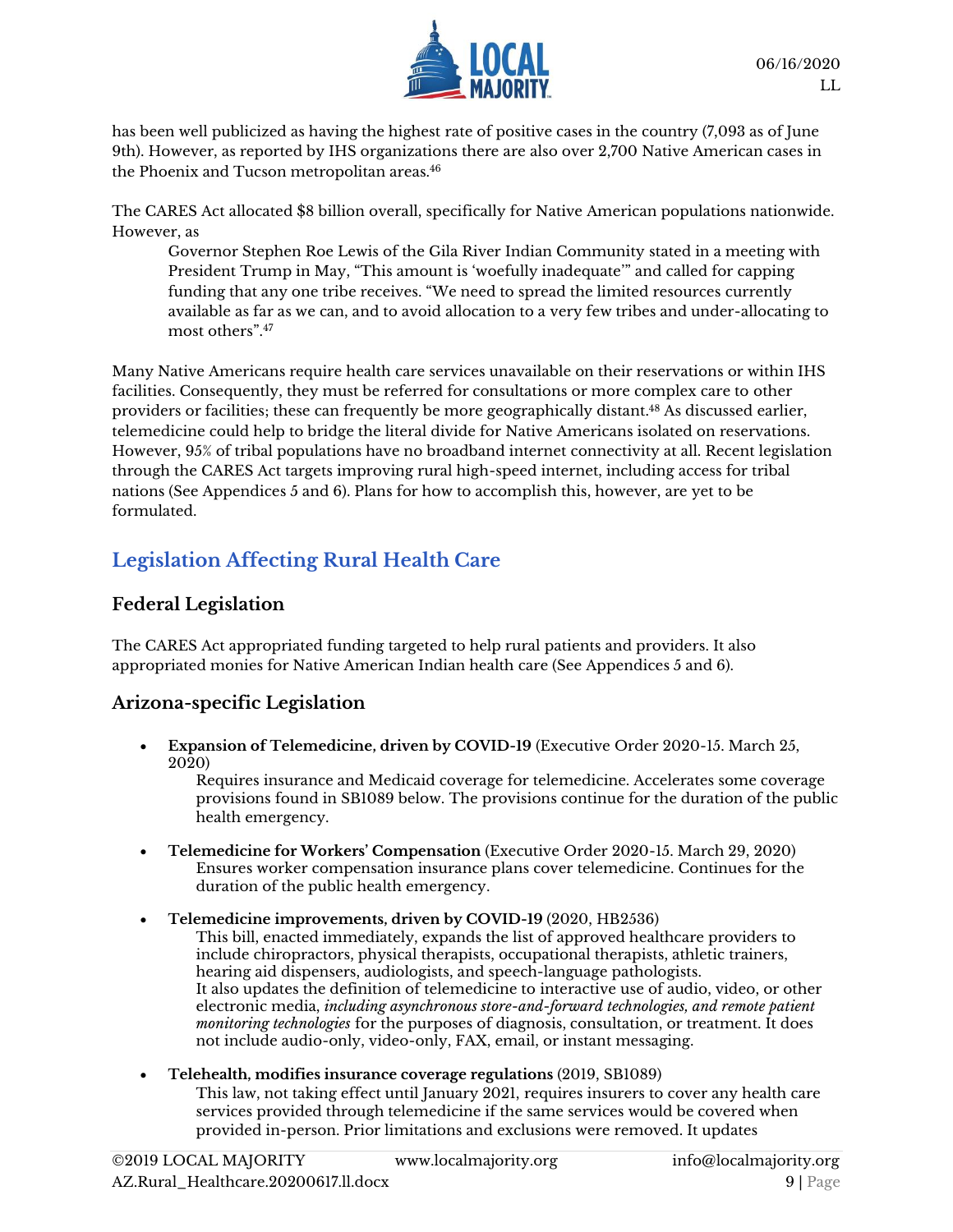

telemedicine definition to include asynchronous store-and-forward technologies and remote patient monitoring technologies. The bill passed unanimously in both House and Senate.

• **Funding for rural physician training** (2019, HB2747)

Appropriates funds for tuition waivers and facilities expansion (\$8 million total). Three million dollars was used for the creation of "University of Arizona Primary Care Physician Scholarships": awarding free tuition in exchange for two years of rural service after graduation. Service must begin within six years after graduation.

• **Arizona Universal Licensing Act** (2019, HB2569)

This Act applies to health care professionals as well as all other licensed occupations. It streamlines the process to obtain a reciprocal license in Arizona without undergoing any re-licensing training or examinations. Licensure Boards will directly issue licenses providing certain requirements are met, including professional good-standing in their previous state. Within a month after passage, the Arizona Medical Board received 27 applications and approved 10% of them. The bill, championed by Republicans as a victory in reducing burdensome regulations, passed along party lines. Democrats voted against the bill due to concerns about lower standards if a professional comes from a state with less rigorous license requirements. 49

#### • **KidsCare (CHIP, Medicaid) Legislation**

Arizona froze enrollments in KidsCare in 2010. When the legislature reinstated KidsCare in 2016 (SB1457), it was tied to receiving federal matching funds (FMAP). In 2017, with an ACA-mandated drop in FMAP level coming in 2019, the legislature passed SB1527 legislating enrollment freeze if FMAP dropped below 100%. An unsuccessful attempt was made in 2018 to remove that 100% "trigger" language. Finally, in 2019, HB2754 eliminated an enrollment freeze if FMAP drops below 100%. New language, however, gives the Director of AHCCC permissive authority to halt enrollments again if federal and state appropriations are insufficient.

#### **Summary**

As stated, the disparity in healthcare provisioning and funding for Arizona's rural populations is profoundly inequitable. Until reliable healthcare is affordable and accessible across the state, underserved populations will continue to suffer, unable to help their families or to contribute to economic growth no matter their desire to do so. There are numerous steps—both short-term and long-term—that legislators can take to help mitigate this crisis rather than stand by as it has spiraled downward under successive Republican administrations, jeopardizing the future of the state.

Legislators can take concrete steps to expand broadband technology necessary to access remote telemedicine services—in fact, they are uniquely positioned to do so. Legislators can, in conjunction with Arizona's robust university system, work to expand medical school headcount and add more rural scholarship opportunities to address the severe shortage of healthcare providers where they are needed the most. Legislators must recognize that their minority and indigenous populations are suffering at a rate far in excess of their more urban neighbors. Last, but not least, legislators can and should be cognizant that 25% of the state's aging population lives in rural areas—dually imperiled by declining health and declining healthcare options. Legislators can and must recognize that they are uniquely responsible to help this untenable situation; they just need the political will and Democratic representation to do so.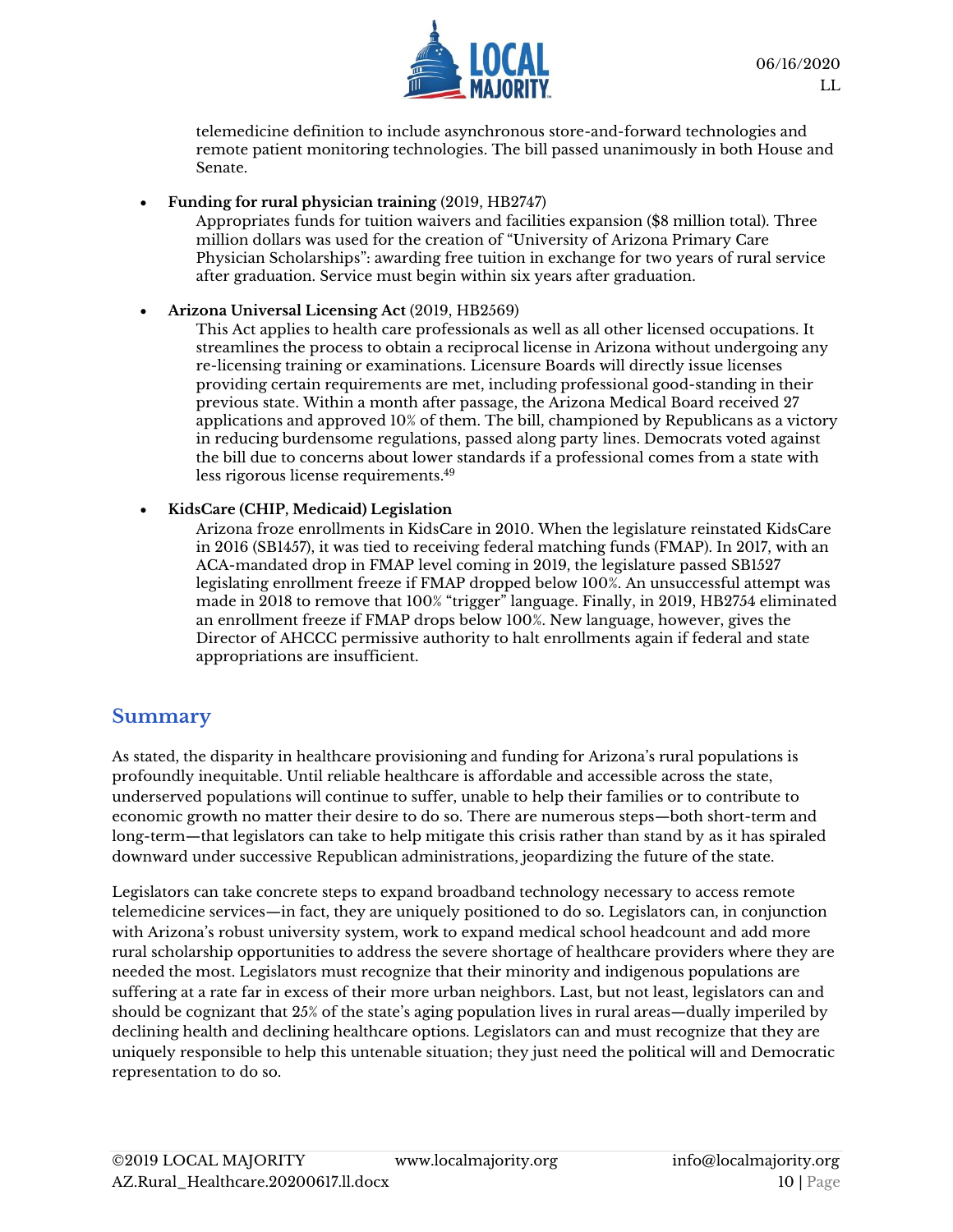

<https://www.pbs.org/newshour/nation/how-covid-19-is-impacting-indigenous-peoples-in-the-u-s>

[https://morrisoninstitute.asu.edu/sites/default/files/urban-rural\\_relationship.pdf](https://morrisoninstitute.asu.edu/sites/default/files/urban-rural_relationship.pdf) footnote 4

[https://www.census.gov/content/dam/Census/library/publications/2019/acs/ACS\\_rural\\_handbook\\_2019\\_ch01.p](https://www.census.gov/content/dam/Census/library/publications/2019/acs/ACS_rural_handbook_2019_ch01.pdf) [df](https://www.census.gov/content/dam/Census/library/publications/2019/acs/ACS_rural_handbook_2019_ch01.pdf)

<https://www.azleg.gov/viewdocument/?docName=https://www.azleg.gov/ars/15/01754.htm>

[https://crh.arizona.edu/sites/default/files/pdf/topics/20190226\\_\\_AZlegOnePageFinal.pdf](https://crh.arizona.edu/sites/default/files/pdf/topics/20190226__AZlegOnePageFinal.pdf)

Morrison, ibid

 <https://des.az.gov/documents-center?qt-content-tab=1>Arizona State Plan on Aging, 2019-2022, Appendix G <sup>10</sup> Morrison, ibid

<https://data.ers.usda.gov/reports.aspx?StateFIPS=04&StateName=Arizona&ID=17854>

<sup>12</sup> <https://des.az.gov/documents-center?qt-content-tab=1>Arizona State Plan on Aging 2019-2022 Fig3, p.9

<sup>13</sup> Morrison, ibid

#### <https://crh.arizona.edu/topics/disparities>

<https://crh.arizona.edu/news/2723>

<https://www.ruralhealthinfo.org/topics/hospitals#designations>

 [https://khn.org/news/as-coronavirus-spreads-widely-millions-of-older-americans-live-in-counties-with-no](https://khn.org/news/as-coronavirus-spreads-widely-millions-of-older-americans-live-in-counties-with-no-icu-beds/#lookup)[icu-beds/#lookup](https://khn.org/news/as-coronavirus-spreads-widely-millions-of-older-americans-live-in-counties-with-no-icu-beds/#lookup) 

<https://www.ruralhealthinfo.org/topics/telehealth>

[https://www.ruralhealthweb.org/NRHA/media/Emerge\\_NRHA/Advocacy/Policy%20documents/05-11-18-](https://www.ruralhealthweb.org/NRHA/media/Emerge_NRHA/Advocacy/Policy%20documents/05-11-18-NRHA-Policy-Telehealth.pdf) [NRHA-Policy-Telehealth.pdf](https://www.ruralhealthweb.org/NRHA/media/Emerge_NRHA/Advocacy/Policy%20documents/05-11-18-NRHA-Policy-Telehealth.pdf)

 <https://www.aha.org/system/files/media/file/2020/03/cares-act-provisions-to-help-rural-hospitals.pdf> <https://www.williamsnews.com/news/2018/oct/03/internet-range-rural-residents-suffer-lack-broadba/>

[https://uahs.arizona.edu/sites/default/files/2019\\_az\\_primary\\_care\\_physician\\_workforce\\_report.pdf](https://uahs.arizona.edu/sites/default/files/2019_az_primary_care_physician_workforce_report.pdf) [https://apnews.com/d16f9c7859964ecebcb13308b4b5ac59.](https://apnews.com/d16f9c7859964ecebcb13308b4b5ac59)

 [https://www.azcentral.com/story/news/local/arizona-health/2019/11/22/medical-students-get-free-tuition](https://www.azcentral.com/story/news/local/arizona-health/2019/11/22/medical-students-get-free-tuition-promise-practice-rural-arizona/4259862002/)[promise-practice-rural-arizona/4259862002/](https://www.azcentral.com/story/news/local/arizona-health/2019/11/22/medical-students-get-free-tuition-promise-practice-rural-arizona/4259862002/)

 $^{25}$  <https://crh.arizona.edu/blog/cutting-red-tape-streamlined-licensing-process-arizona-physicians>

<https://www.countyhealthrankings.org/app/arizona/2020/downloads>

 [https://tucson.com/news/local/arizonas-ahcccs-coverage-limit-would-hurt-low-income-families-critics](https://tucson.com/news/local/arizonas-ahcccs-coverage-limit-would-hurt-low-income-families-critics-say/article_070ceea5-1485-52bf-ba76-af516413119b.html)[say/article\\_070ceea5-1485-52bf-ba76-af516413119b.html](https://tucson.com/news/local/arizonas-ahcccs-coverage-limit-would-hurt-low-income-families-critics-say/article_070ceea5-1485-52bf-ba76-af516413119b.html)

<https://www.hhs.gov/sites/default/files/sec-price-admin-verma-ltr.pdf>

https://www.azahcccs.gov/Resources/Federal/sb1092legislativedirectivewaiverproposal.html

https://tucson.com/news/local/arizona-moving-ahead-with-proposal-to-add-ahcccs-work-

requirements/article\_51047730-bff6-5b27-bc72-fb56bb0d3306.html

 $^\text{31}$  [http://azchildren.org/new-medicaid-requirements-threaten-to-take-away-health-coverage-and-jobs-with](http://azchildren.org/new-medicaid-requirements-threaten-to-take-away-health-coverage-and-jobs-with-more-red-tape)[more-red-tape](http://azchildren.org/new-medicaid-requirements-threaten-to-take-away-health-coverage-and-jobs-with-more-red-tape)

[https://www.medicaid.gov/Medicaid-CHIP-Program-Information/By-](https://www.medicaid.gov/Medicaid-CHIP-Program-Information/By-Topics/Waivers/1115/downloads/az/Health-Care-Cost-Containment-System/az-hccc-postponement-ltr-ahcccs-works-10172019.pdf)

[Topics/Waivers/1115/downloads/az/Health-Care-Cost-Containment-System/az-hccc-postponement-ltr-ahcccs](https://www.medicaid.gov/Medicaid-CHIP-Program-Information/By-Topics/Waivers/1115/downloads/az/Health-Care-Cost-Containment-System/az-hccc-postponement-ltr-ahcccs-works-10172019.pdf)[works-10172019.pdf](https://www.medicaid.gov/Medicaid-CHIP-Program-Information/By-Topics/Waivers/1115/downloads/az/Health-Care-Cost-Containment-System/az-hccc-postponement-ltr-ahcccs-works-10172019.pdf)

<https://ccf.georgetown.edu/2019/10/29/the-number-of-uninsured-children-in-on-the-rise-acs/>

 [https://www.aecf.org/resources/children-living-in-high-poverty-low-opportunity-neighborhoods/#findings](https://www.aecf.org/resources/children-living-in-high-poverty-low-opportunity-neighborhoods/#findings-and-stats)[and-stats](https://www.aecf.org/resources/children-living-in-high-poverty-low-opportunity-neighborhoods/#findings-and-stats)

<https://www.countyhealthrankings.org/reports/state-reports/2020-arizona-report>

 [https://www.hhs.gov/cto/blog/2019/06/03/ihs-modernization-focus-on-the-patients-and-the-data-will](https://www.hhs.gov/cto/blog/2019/06/03/ihs-modernization-focus-on-the-patients-and-the-data-will-follow.html)[follow.html](https://www.hhs.gov/cto/blog/2019/06/03/ihs-modernization-focus-on-the-patients-and-the-data-will-follow.html) 

<https://econofact.org/covid-19-impact-on-indigenous-peoples-in-the-u-s>

 [https://thehill.com/opinion/civil-rights/496470-what-we-can-learn-from-the-first-peoples-of-the-united](https://thehill.com/opinion/civil-rights/496470-what-we-can-learn-from-the-first-peoples-of-the-united-states-in-the-era)[states-in-the-era](https://thehill.com/opinion/civil-rights/496470-what-we-can-learn-from-the-first-peoples-of-the-united-states-in-the-era) 

<https://gotr.azgovernor.gov/gotr/tribes-arizona>

<https://www.azahcccs.gov/AmericanIndians/AIHP/>

<sup>41</sup> [https://des.az.gov/sites/default/files/the\\_state\\_of\\_indian\\_country\\_arizona.pdf](https://des.az.gov/sites/default/files/the_state_of_indian_country_arizona.pdf)

https://www.gao.gov/assets/700/695871.pdf

[https://des.az.gov/sites/default/files/the\\_state\\_of\\_indian\\_country\\_arizona.pdf](https://des.az.gov/sites/default/files/the_state_of_indian_country_arizona.pdf)

<https://www.cdc.gov/nchs/fastats/american-indian-health.htm>

 [https://www.aecf.org/resources/children-living-in-high-poverty-low-opportunity-neighborhoods/#findings](https://www.aecf.org/resources/children-living-in-high-poverty-low-opportunity-neighborhoods/#findings-and-stats)[and-stats](https://www.aecf.org/resources/children-living-in-high-poverty-low-opportunity-neighborhoods/#findings-and-stats)

<https://www.ihs.gov/coronavirus/>

<https://www.medpagetoday.com/infectiousdisease/covid19/86633>

 [https://www.hhs.gov/cto/blog/2019/06/03/ihs-modernization-focus-on-the-patients-and-the-data-will](https://www.hhs.gov/cto/blog/2019/06/03/ihs-modernization-focus-on-the-patients-and-the-data-will-follow.html)[follow.html](https://www.hhs.gov/cto/blog/2019/06/03/ihs-modernization-focus-on-the-patients-and-the-data-will-follow.html)

https://cronkitenews.azpbs.org/2019/04/10/license-bill/

 [https://www.ama-assn.org/delivering-care/population-care/why-covid-19-decimating-some-native-american](https://www.ama-assn.org/delivering-care/population-care/why-covid-19-decimating-some-native-american-communities)[communities](https://www.ama-assn.org/delivering-care/population-care/why-covid-19-decimating-some-native-american-communities)

<https://www.ers.usda.gov/data-products/rural-urban-commuting-area-codes/>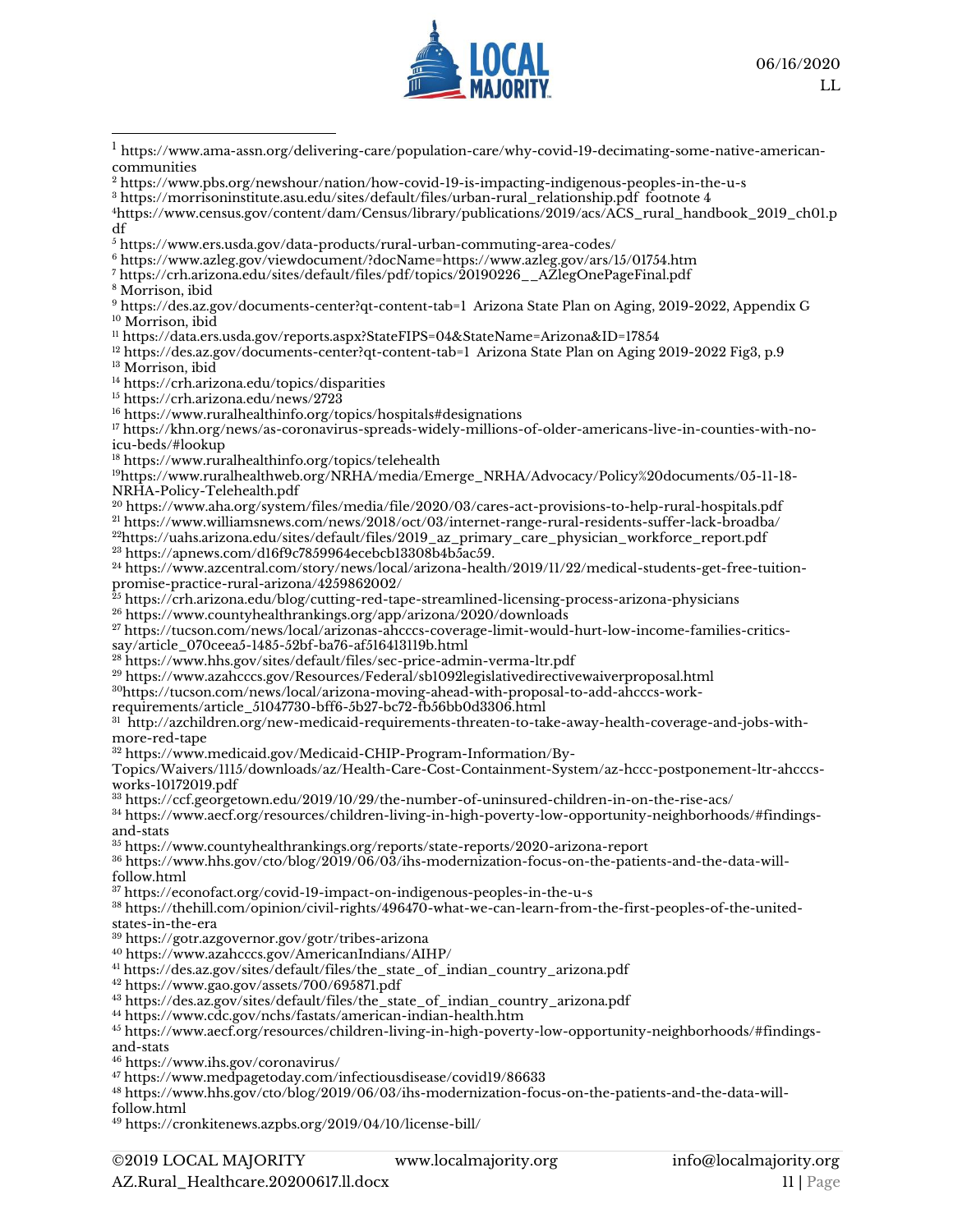

#### **Appendix 1: Rural Areas According to U.S. Census and Office of Management and Budget Definitions**

Upper Left: Urban and Urban Cluster areas. Rural areas are all other areas.

Lower Right: Metropolitan and Micropolitan Statistical Areas. These areas include substantial rural territory within their boundaries.



*Source:* https://www2.census.gov/library/publications/decennial/2010/cph-2/cph-2-4.pdf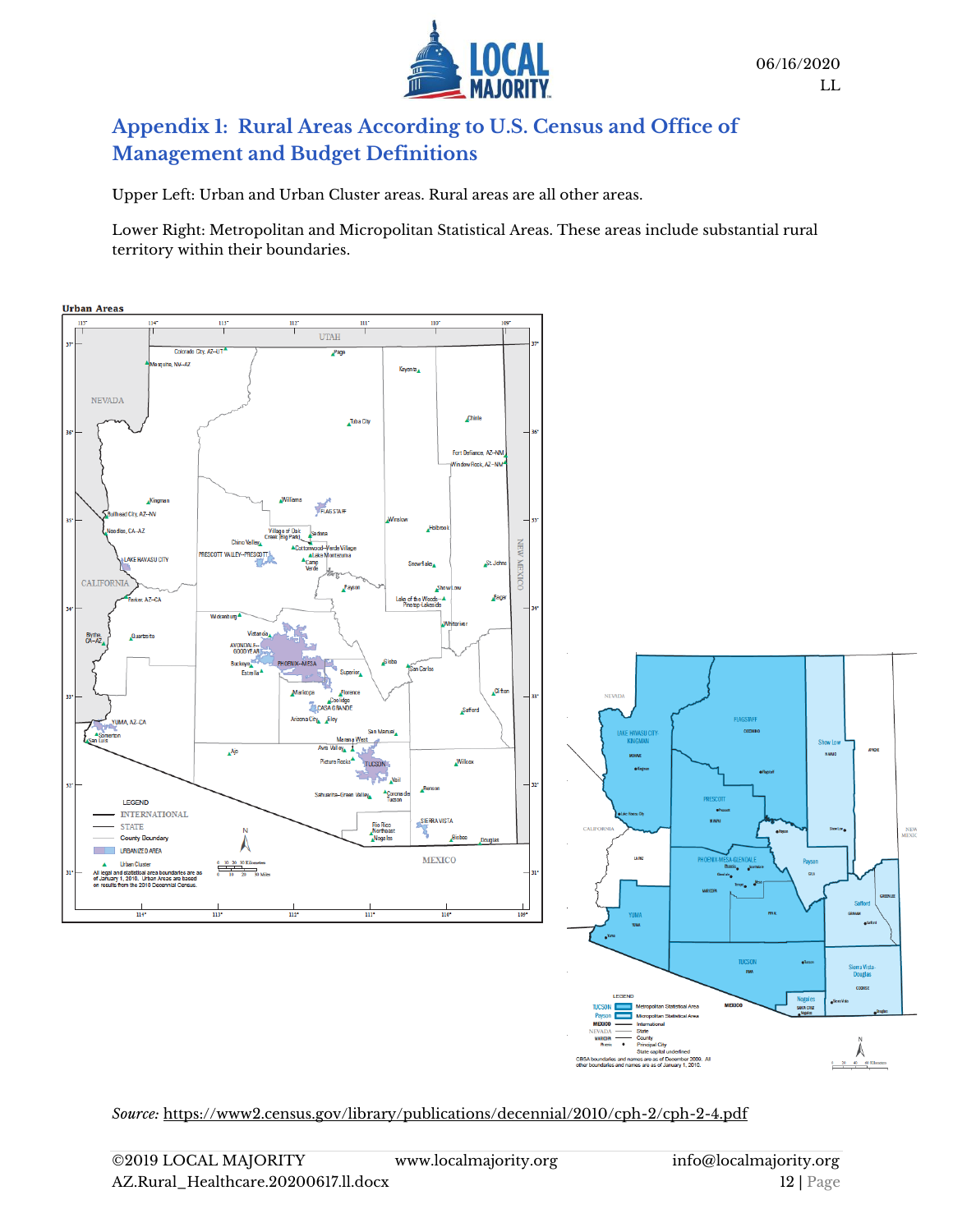

#### **Appendix 2: Map of Rural Health Care Facilities**

In large geographic counties, long distances separate the available health centers. Six counties have no rural Critical Access Hospitals at all.



*Source*:<https://www.ruralhealthinfo.org/states/images/arizona-rural-health-facilities.jpg?v=6>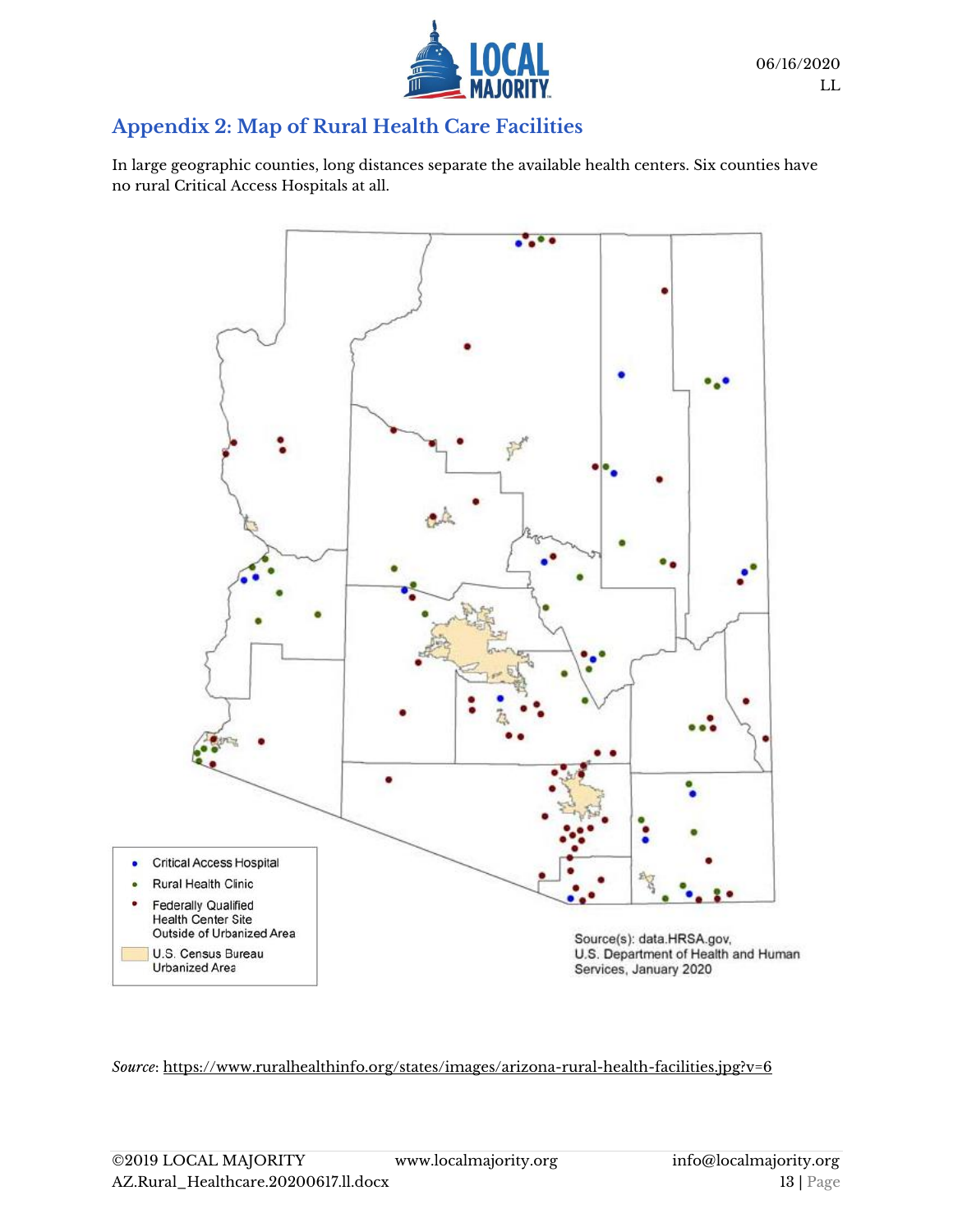

#### **Appendix 3: Distribution of Tribal Nations across the State**

While focus is often on the Navajo Nation, there are 21 other Tribal Nations. Several are found within Metropolitan Areas.



#### **ARIZONA TRIBAL LANDS MAP**

*Source*:<https://gotr.azgovernor.gov/gotr/tribes-arizona> Tribal Lands Map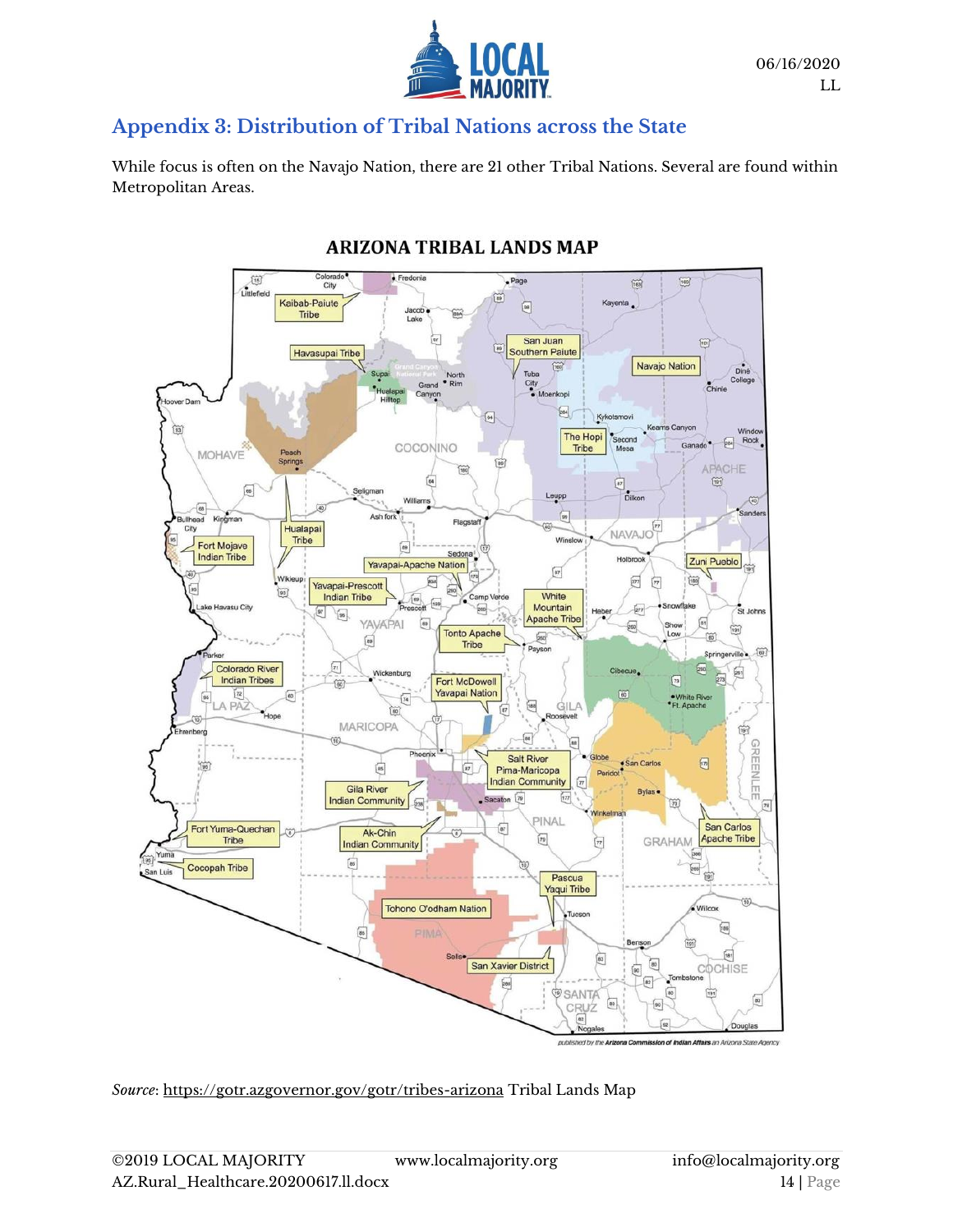

## **Appendix 4: Federally-Recognized Tribes in Arizona**

The 22 Tribes in Arizona: Note that nearly 81% of the tribal communities live in Legislative District 7.

| <b>Federally Recognized Tribes</b><br>& AZ Reservation Size | Population<br>(2013,<br>rounded) | % Total<br>Population<br>(409, 238) | $\overline{AZ}$<br>Acreage<br>$\left($ <i>appx</i> $\right)$ | Legislative<br><b>District</b> |
|-------------------------------------------------------------|----------------------------------|-------------------------------------|--------------------------------------------------------------|--------------------------------|
| Ak Chin Indian Community                                    | 934                              | $\leq$ 1                            | 21,480                                                       | 11                             |
| Cocopah Tribe of Arizona                                    | 1,074                            | $\leq$ 1                            | 6,520                                                        | 4                              |
| Colorado River Indian Tribes                                | 7,466                            | 1.8                                 | 226,000                                                      | 5                              |
| Fort McDowell Yavapai Nation                                | 960                              | $<$ 1                               | 26,400                                                       | 23                             |
| Fort Mojave Indian Tribe (AZ, CA, NV)                       | 1,120                            | $\leq$ 1                            | 22,800                                                       | $\overline{5}$                 |
| Gila River Indian Community                                 | 16,500                           | 4.0                                 | 373,400                                                      | 8, 27                          |
| Havasupai Tribe                                             | 650                              | $<$ 1                               | 185,500                                                      | $\overline{7}$                 |
| Hopi Tribe of Arizona                                       | 12,008                           | 2.9                                 | 1,500,000                                                    | $\overline{7}$                 |
| Hualapai Tribe                                              | 2,210                            | $\leq$ 1                            | 992,460                                                      | 7                              |
| Kaibab-Paiute Tribe                                         | 240                              | $\leq$ $\mathbf{1}$                 | 120,400                                                      | 7                              |
| Navajo Nation (in AZ, NM, Utah)                             | 275,000                          | 67.0                                | 11,600,000                                                   | 7                              |
| Pascua Yaqui Tribe                                          | 18,161                           | 4.4                                 | 1,830                                                        | 3                              |
| Pueblo of Zuni                                              | 18,692                           | 4.5                                 | 463,300                                                      | $\overline{7}$                 |
| Quechan Tribe (AZ, CA)                                      | 3,037                            | $\leq$ 1                            | 43,960                                                       | 4, 13                          |
| Salt River Pima-Maricopa Indian<br>Community                | 9,500                            | 2.3                                 | 53,000                                                       | 26                             |
| San Carlos Apache Tribe                                     | 12,214                           | 3.0                                 | 1,800,000                                                    | $\overline{7}$                 |
| San Juan Southern Paiute Tribe                              | 300                              | $<$ 1                               | $^*$                                                         | $\overline{7}$                 |
| Tohono O'odham Nation                                       | 31,171                           | 7.6                                 | 2,800,000                                                    | $\overline{4}$                 |
| Tonto Apache Tribe                                          | 110                              | $\leq$ 1                            | 85                                                           | 6                              |
| White Mountain Apache Tribe                                 | 13,500                           | $3.2\,$                             | 1,700,000                                                    | 7                              |
| Yavapai-Apache Nation                                       | 2,365                            | $\leq$ 1                            | 1,750                                                        | 6                              |
| Yavapai-Prescott Tribe                                      | 187                              | $<$ 1                               | 1,425                                                        | $\mathbf{1}$                   |

*Data is Current as of, March,2020. \*Tribal members live within Navajo Nation lands https://des.az.gov/sites/default/files/the\_state\_of\_indian\_country\_arizona.pdf <https://www.ncsl.org/research/state-tribal-institute/list-of-federal-and-state-recognized-tribes.aspx#az>*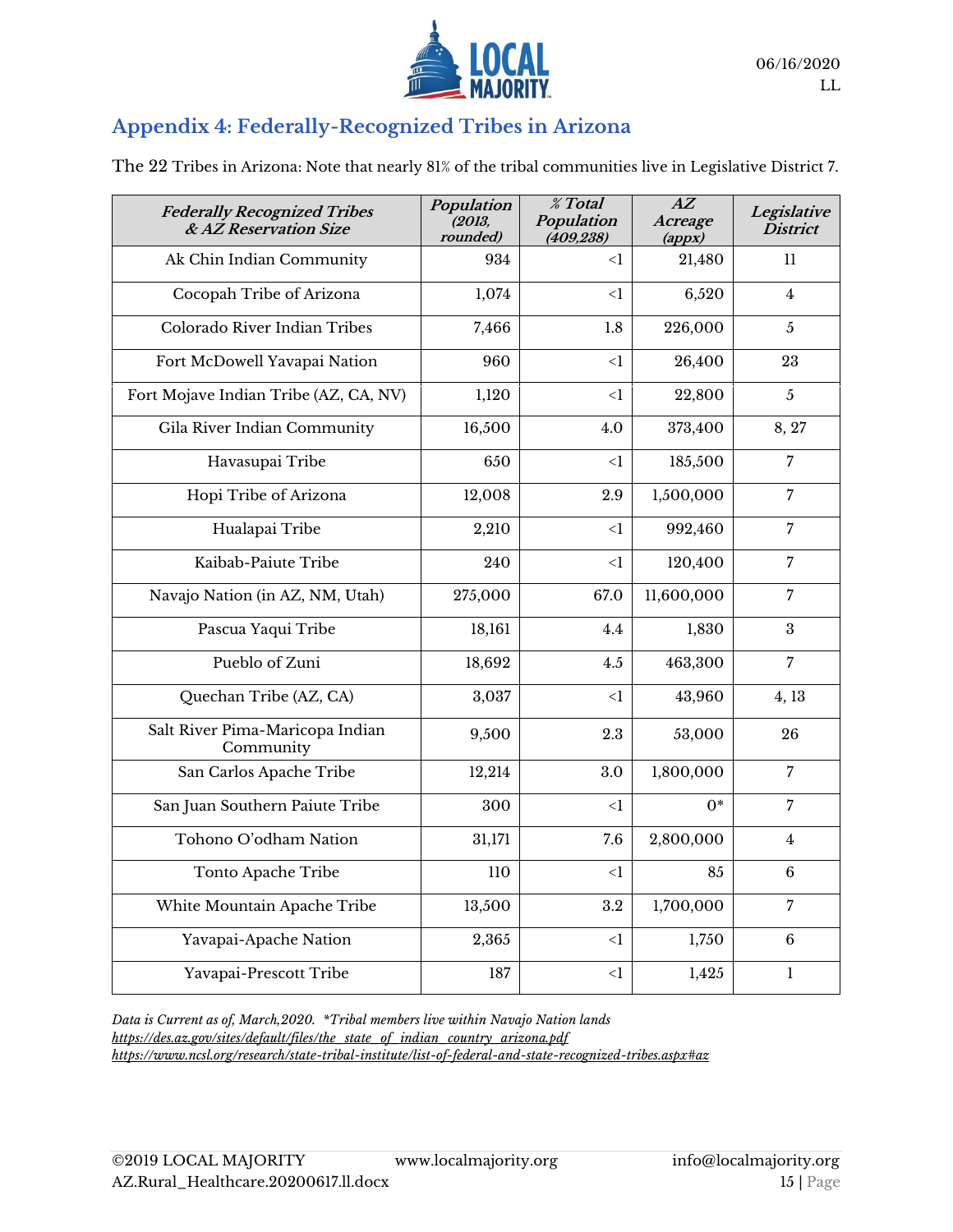

## **Appendix 5: CARES Act Provisions with Potential Impacts for Rural Health (Nationally)**

Beyond provisions for paid sick leave, expanded family and medical leave, and expanded unemployment benefits., the CARES Act also includes:

| <b>CARES</b> Act                                            | Impacts for Rural Health, Patients, Providers and Infrastructure                                                                                                                                                                                                                                                                                                                                                                                                                                                                               |
|-------------------------------------------------------------|------------------------------------------------------------------------------------------------------------------------------------------------------------------------------------------------------------------------------------------------------------------------------------------------------------------------------------------------------------------------------------------------------------------------------------------------------------------------------------------------------------------------------------------------|
| Medicare                                                    | Financial benefits to rural hospitals: (a) Restoration of reimbursement levels by<br>temporarily eliminating Medicare sequestration. Under sequestration (2013), Critical<br>Access Hospitals (CAHs) received only 99% of allowable costs, instead of 101%, (b)<br>Accelerated payments option, CAH's can receive 125% of costs, (c) Add-on payments for<br>Inpatient Prospective Payment System (PPS): 20% add-on to DRG-rate for patients with<br>COVID-19. Will apply to rural and urban PPS hospitals.                                     |
| Medicaid<br>(DSH payments)                                  | Disproportionate Share Hospital (DSH) Payments. Rural hospitals serving low-income<br>patients depend on these Medicaid reimbursement payments. The CARES Act<br>eliminates FY20 cuts, and reduces FY2021 cuts 50%, from \$8B to \$4B. FY21 cuts<br>implementation are delayed until Dec 1, 2020. No new cuts added at the 2025 end-date.                                                                                                                                                                                                      |
| Telehealth/<br>Telemedicine                                 | Rural patients benefit by reducing need to travel and more services available. (a) rural<br>clinics (RHCs) and health centers (FQHCs) allowed to provide telehealth services and<br>will be reimbursed at comparable rates for telehealth under physician fee schedule, (b)<br>Medicare beneficiaries can immediately qualify for telehealth services from their<br>providers, (c) hospice recertifications allowed and by Nurse Practitioners, (e) home<br>dialysis requirements eased, and (f) \$200M to FCC for infrastructure improvements |
| Funding rural health<br>programs                            | \$180M to Health Resources Service Administration (HRSA). To support critical access<br>hospitals, rural tribal health, and telehealth, and more. Includes \$15M for tribal health<br>(separate from additional \$1B to Indian Health Service, table below)                                                                                                                                                                                                                                                                                    |
| Delivery of Home<br><b>Health Services</b>                  | Physician Assistants, Nurse Practitioners, and certified nurse specialists allowed to<br>certify home health services and complete some documentation requirements                                                                                                                                                                                                                                                                                                                                                                             |
| Funding community<br>health centers and<br>teaching centers | \$1.32B supplemental funding to community health centers. Extends mandatory funding<br>for community health centers and medical education teaching centers. Supports<br>continued service to low-income populations during pandemic.                                                                                                                                                                                                                                                                                                           |
| Reauthorizes rural<br>health grant programs                 | HRSA grant programs extended: Rural Health Care Services Outreach, Rural Health<br>Network Development, and Small Health Care Provider Quality Improvement. Aimed<br>at improving rural health care. Increased the limits for future appropriations.                                                                                                                                                                                                                                                                                           |
| Reauthorizes health<br>training programs                    | Covers multiple professions. Prioritizes programs for rural workforce, tribal health,<br>other medically underserved. Revised focus to most at-risk: aging and chronically ill.                                                                                                                                                                                                                                                                                                                                                                |
| Deployment Health<br>Service Corps                          | Redirecting National Health Service Corps providers, and forms "Ready Reserve Corps"<br>within US Public Health Service                                                                                                                                                                                                                                                                                                                                                                                                                        |
| Volunteer Liability<br>Protection                           | For volunteer health care professionals during COVID-19. Must act within license<br>scope, without expectation of payments (except travel). Exclusions from liability for<br>willful misconduct and other categories                                                                                                                                                                                                                                                                                                                           |
| Extends workforce<br>demonstration project                  | Program assists low-income recipients with education and training for health care jobs.<br>Extends current projects and funding levels. (Nov 30, 2020)                                                                                                                                                                                                                                                                                                                                                                                         |

*<https://www.aha.org/system/files/media/file/2020/03/cares-act-provisions-to-help-rural-hospitals.pdf>*